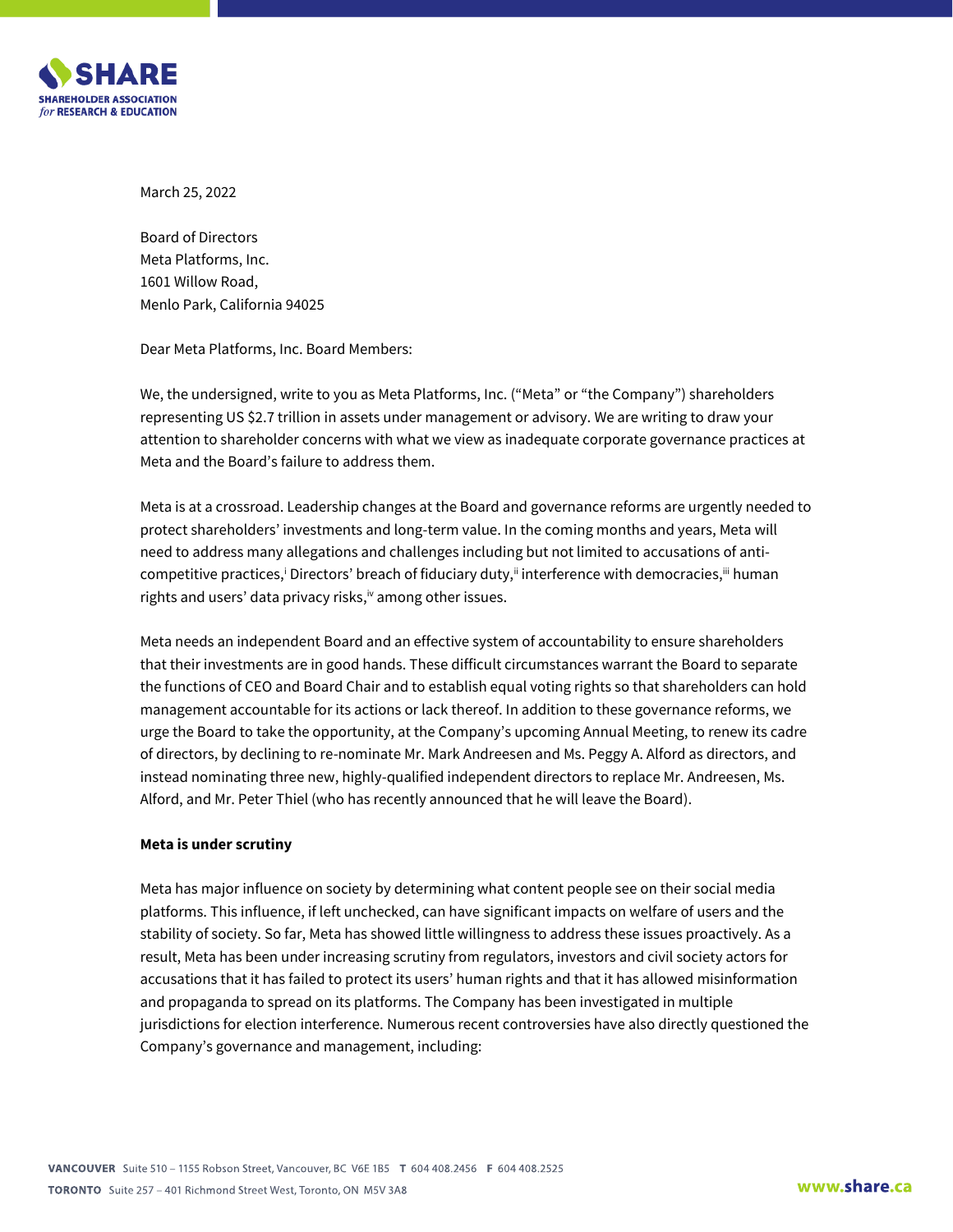- In October 2021, former employee and whistleblower Frances Haugen filed complaints with the Securities and Exchange Commission (SEC) against Meta<sup>v</sup> including allegations that the Company violated U.S. securities laws by making material misrepresentations and omissions to investors and prospective investors.<sup>vi</sup> Following this, a consortium of 17 U.S. news and media organizations published a series of articles based on thousands of leaked documents from Frances Haugen, also known as the "Facebook Papers." These documents said the Company's "iron-fisted management style" wii and ill-faith effort to fix its issues ii have hindered accountability, transparency, and responsibility.
- In September 2021, Facebook was hit with a shareholder lawsuit that alleged the Company paid USD\$4.9 billion more than an initial fine sought by the FTC to shield Mr. Zuckerberg from personal liability in a 2019 settlement.<sup>ix</sup>
- In July 2021, former employee and whistleblower Sophie Zhang attributed leadership for failing to mitigate and address global political manipulation of the Company's services. $x$
- These issues did not begin in 2021. As far back as 2016, employees voiced their concern for the Company's corporate direction and how its pursuit for growth may negatively impact its ethics and mission statement.<sup>xi</sup>

In 2020, the Company established a formal and independent Oversight Board to increase transparency and governance over user appeals as well as hold the Company accountable for its content moderation decisions. While creating management structures to address the issue of political rights, content moderation and misinformation is positive, we do not believe that the Oversight Board has either the capacity, authority or scope to serve as a replacement for the effective, ongoing and far-reaching board oversight of the business, accountable to shareholders, that we seek. In our view, this reform is insufficient.

We believe that more fundamental governance reforms are needed to protect long-term value for shareholders. As institutional investors, we believe that the establishment of a robust system of accountability and oversight at the Board is key to protect shareholders' long-term value, and this starts with establishing board independence from management by nominating truly independent directors, appointing an independent Chair, and eliminating dual-class shares.

# **Nominate independent directors**

In its 2021 Proxy Statement, Meta argued that "a substantial majority of [its] directors are independent, and each of the committees of [its] board of directors is comprised entirely of independent directors."

We disagree.

Mr. Marc L. Andreessen (Member of the Compensation, Nominating & Governance Committee) and Ms. Peggy A. Alford (Member of the Audit & Risk Oversight Committee) should not be considered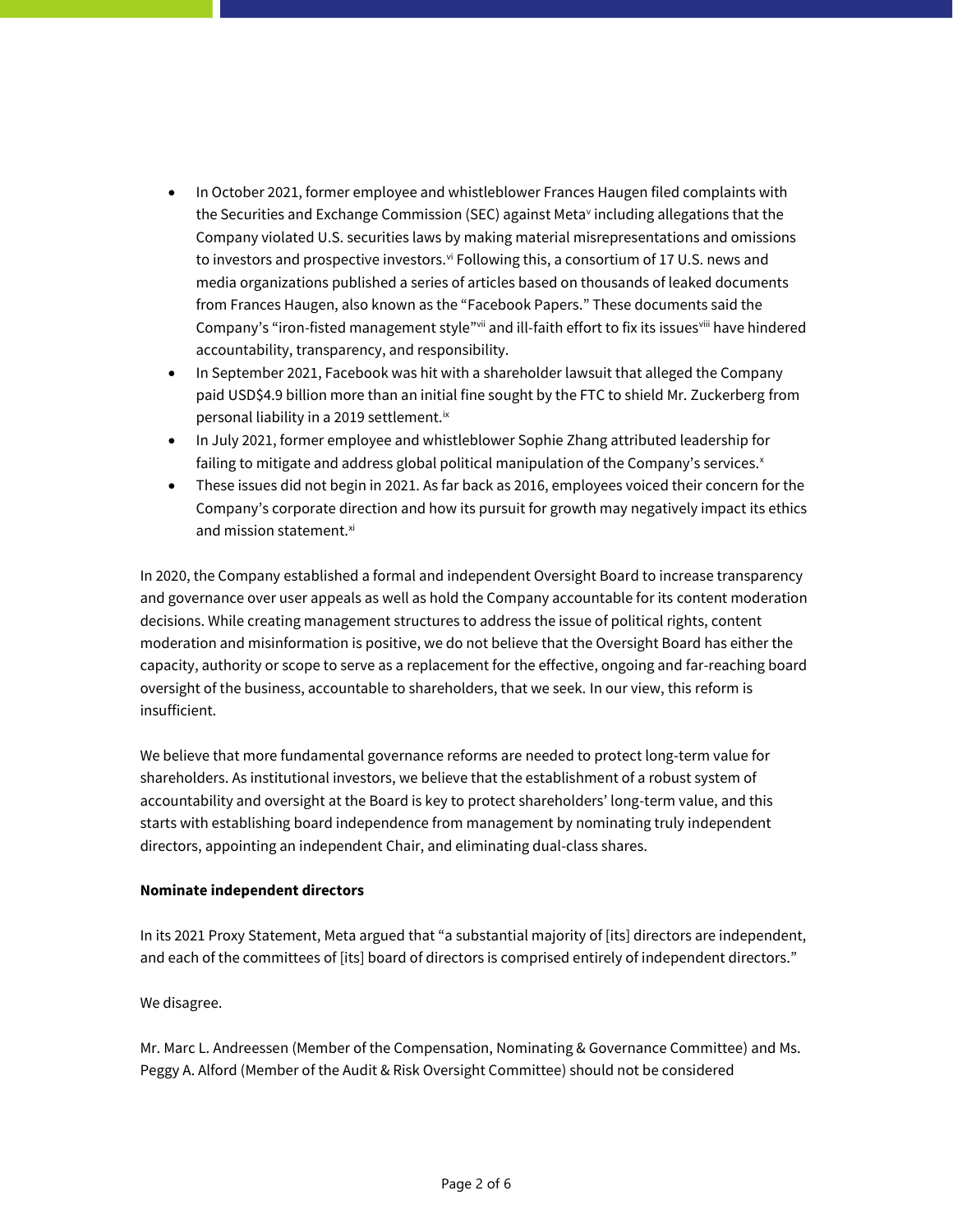independent directors, and therefore, should not be serving on the critical Compensation, Nominating & Governance Committee or Audit & Risk Oversight Committee.

Mr. Andreessen's thirteen-year tenure as a Board member already raises concerns around a potential lack of independence. In some jurisdictions such as the UK, that length of tenure would already disqualify him for an independence designation. Further, however, his alleged conduct as a director has raised red flags regarding interactions with management. In a 2016 lawsuit, $^{\text{xi}}$  for example, shareholders alleged that Mr. Andreessen coached Mr. Zuckerberg to help him get the Board to approve a new stock structure giving Mr. Zuckerberg even more control. Mr. Andreesen was assigned to a special board committee reviewing the proposal, but text messages submitted as evidence for the lawsuit support the claim that Mr. Andreesen was secretly giving Meta's CEO information and assisted him during the negotiations to secure endorsement of the proposal from independent Board members. $^{\text{xiii}}$  In 2021, another lawsuit filed by shareholders accused Mr. Andreessen and several of his colleagues of breaching their fiduciary duty in the context of the \$5 billion 2019 Federal Trade Commission settlement. The suit alleges that the Board authorized the multi-billion deal – instead of a \$106 million settlement option – to avoid liability for Mr. Zuckerberg. $x^{iv}$ 

Ms. Peggy A. Alford was appointed as a Board Member in 2019. Just two years earlier, she was hired as Chief Financial Officer and Head of Operations for the Chan Zuckerberg Initiative, Mr Zuckerberg's personal charity, which we believe disqualifies her for designation as an independent director. Considering the myriad legal, regulatory and human rights risks the Company faces and the disproportionate influence Mr. Zuckerberg has over the Board, Ms. Alford's presence in the Audit & Risk Oversight Committee is particularly concerning.

We intend to withhold votes for these directors at the next annual meeting of shareholders, and we request that the Board start a search for more qualified replacements immediately, if it has not already done so.

We also urge the Board, in light of Mr. Thiel's recent decision to not stand for re-election to the Board at the Company's 2022 Annual Meeting of Stockholders, to replace Mr. Thiel with an independent candidate who would bring the skills, experience and expertise required to address the challenges ahead, implement the governance reforms needed to drive the Company's strategy forward and represent shareholders' best interest.

### **Nominate an independent chair and eliminate dual-class shares**

In addition to our concerns with the independence of individual directors, we are concerned that Meta's governance and ownership structure give too much control to the CEO and Chairman, Mr. Mark Zuckerberg.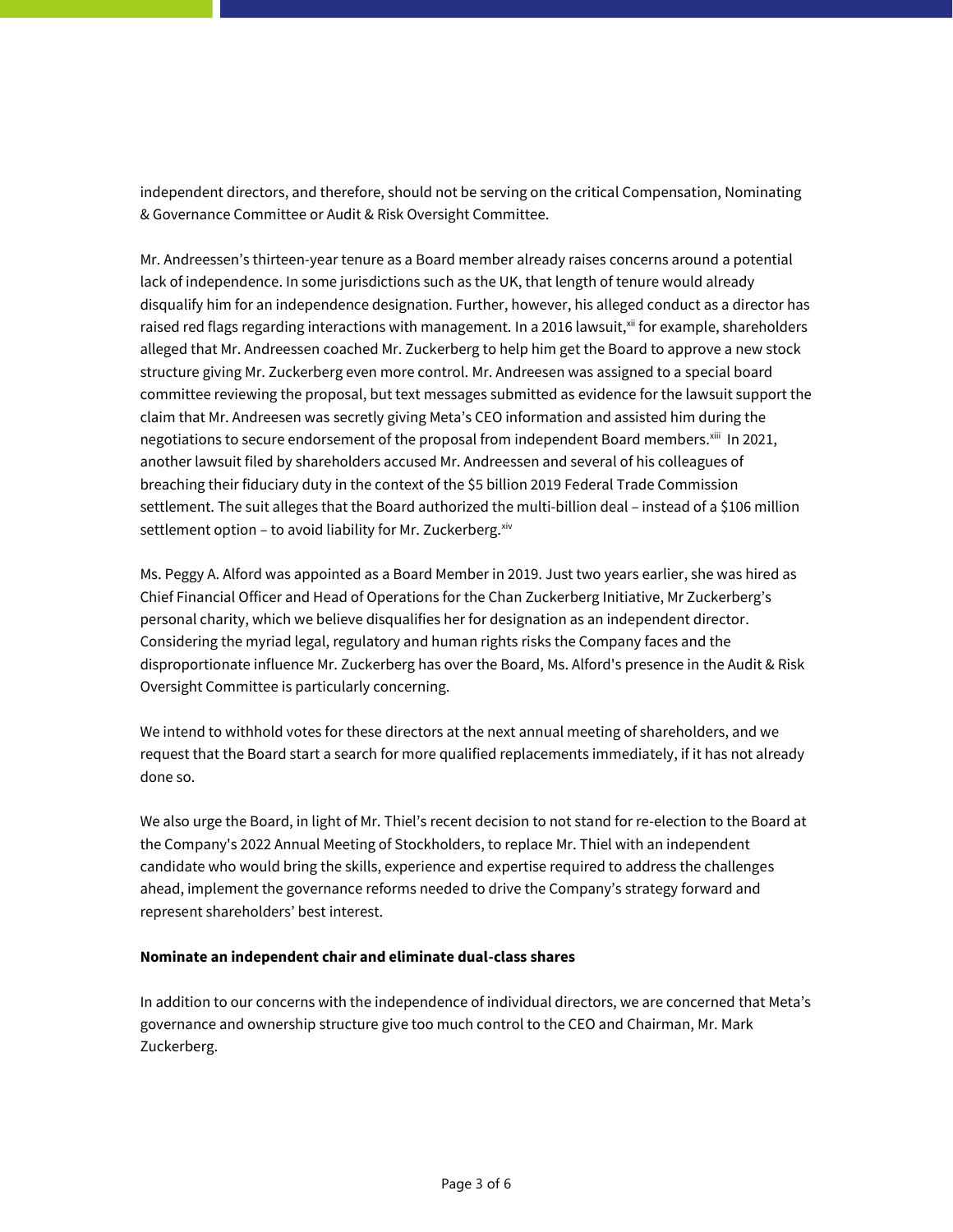We request the Board of Directors to show an appropriate degree of responsiveness to the shareholder proposals filed in 2020 requesting the Board of Directors to eliminate the dual-class structure and to appoint an independent Board Chair, which received 88.2% and 63.4% support from independent shareholders, respectively.

As a general rule, we oppose structures that allow a combined Chair/CEO role which, we believe, undermines the essential checks and balances of good corporate governance. In Meta's case, given the enormous influence of its products and intensive regulatory and public scrutiny, and the issues with director independence note above, this structure is untenable. The lack of an independent Board Chair is particularly problematic at Meta, where Mr. Zuckerberg, who sits as both Chair and CEO, owns 58% of the Company's voting shares but holds only 14% of the shares.

The risk of lawsuits, sustained public controversy and regulatory intervention, whether ultimately found to be justified or not, are strong arguments in support of continuous, effective and unconflicted board oversight of corporate management. The Board is responsible for this oversight, but conflicts of interest may arise when one person holds both the Chair and CEO positions. In our view, shareholders are best served by an independent Board Chair who can provide a balance of power between the CEO and the Board. We believe that Meta's Board should adopt best practice governance policies, including having an independent Board Chair.

# We believe:

- The role of the CEO and management is to run the company;
- The role of the Board is to provide independent oversight of management and the CEO;
- There is an inherent conflict of interest when the same person occupies both the role of CEO and Chair.

According to PWC's 2019 survey of over 700 directors, 57% of directors surveyed who sit on a Board with a combined Chair/CEO say it is difficult to voice dissent – a 37% higher result than on boards with an independent Chair.<sup>xv</sup> This is likely even more pronounced where the combined Chair/CEO controls enough votes to unseat any director he chooses, which is the case at Meta.

55% of companies in the S&P 500 have an independent Chair.<sup>xvi</sup> Numerous institutional investors recommend such a move. For example, California's Retirement System CalPERS' Principles & Guidelines encourage separation, even with a lead director in place. The Council of Institutional Investors' corporate governance policies favor independent Board Chairs.<sup>xvii</sup>

At a time when the reputational, legal and regulatory and strategic risks faced by Meta are particularly high, the Board should be able to assure shareholders that their rights, concerns and interests are heard and respected. In response to a shareholder proposal asking for an independent Board Chair, the management responded: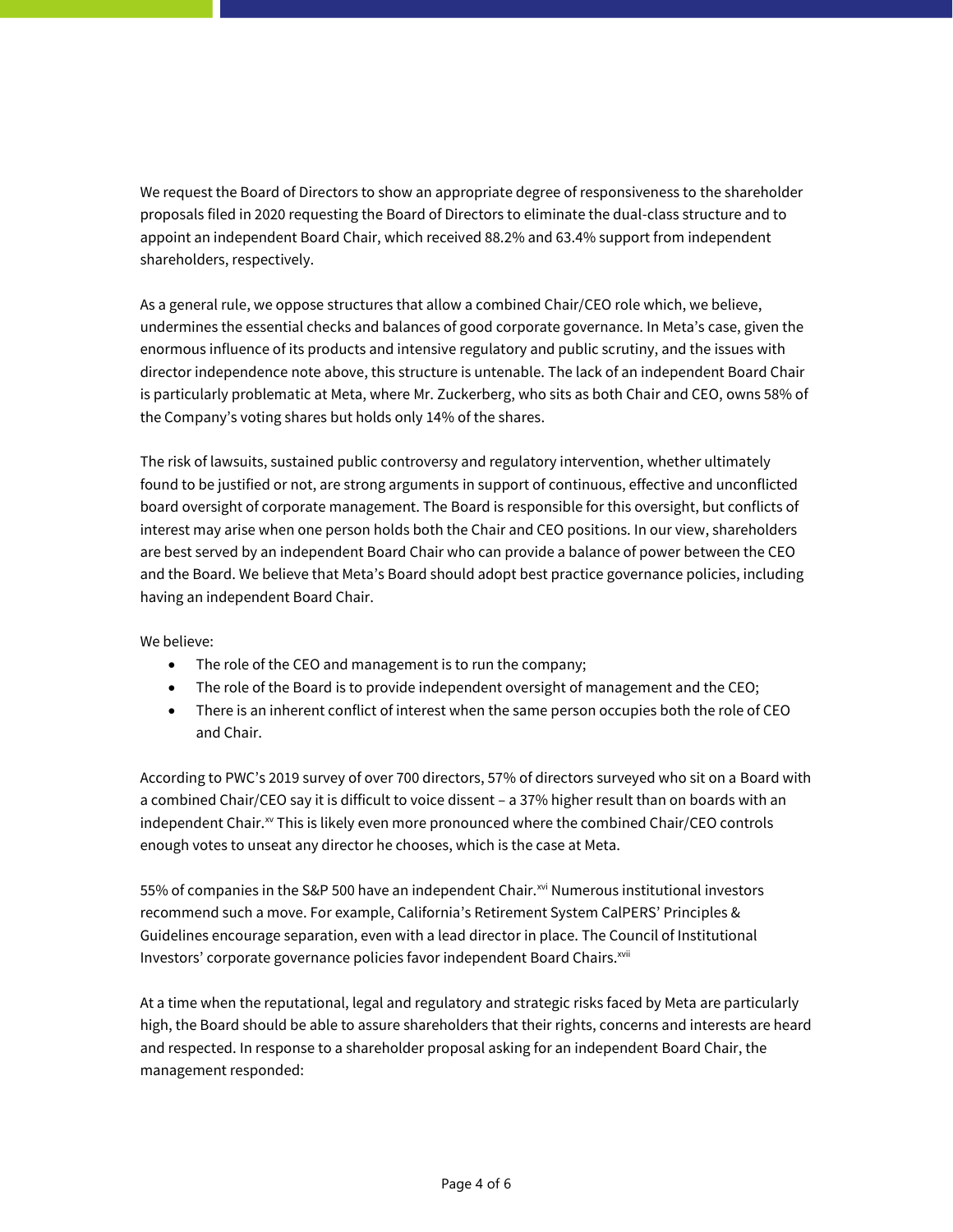Our board of directors currently believes that the most effective leadership model is that Mr. Zuckerberg, our founder and controlling shareholder, serves as both Chairman and CEO. We believe our board of directors is functioning effectively under its current structure, and that the current structure provides appropriate governance and oversight protections. We believe that our Lead Independent Director plays a significant and meaningful role in leading our board of directors and do not believe that requiring the Chair to be independent will provide appreciably better direction and performance.

However, nearly two thirds of unaffiliated shareholders disagreed with the Company's statement—and 63% of independent shareholders voted in favor of the proposal in 2020. The Company's refusal to implement this widely-supported proposal reflects the growing disconnect between the Board and shareholders. It is exacerbated by the dual-class share structure which effectively allows Meta to ignore the results of this vote.

## **Responsible governance for a responsible company**

We propose the above governance reforms out of concern for the Company's future, and our own interests as shareholders in the Company, but also because the Company has such an outsized influence on societies globally through its platforms. The effects of poor governance, gaps in accountability and irresponsible behavior will be felt well outside the four walls of this Company. In the absence of good governance practices adopted voluntarily at Meta, regulators will be required to step in.

We look forward to hearing from the Board of Directors. Please contact Sarah Couturier-Tanoh, Manager of Corporate Engagement & Advocacy at SHARE at scouturier-tanoh@share.ca.

Sincerely,